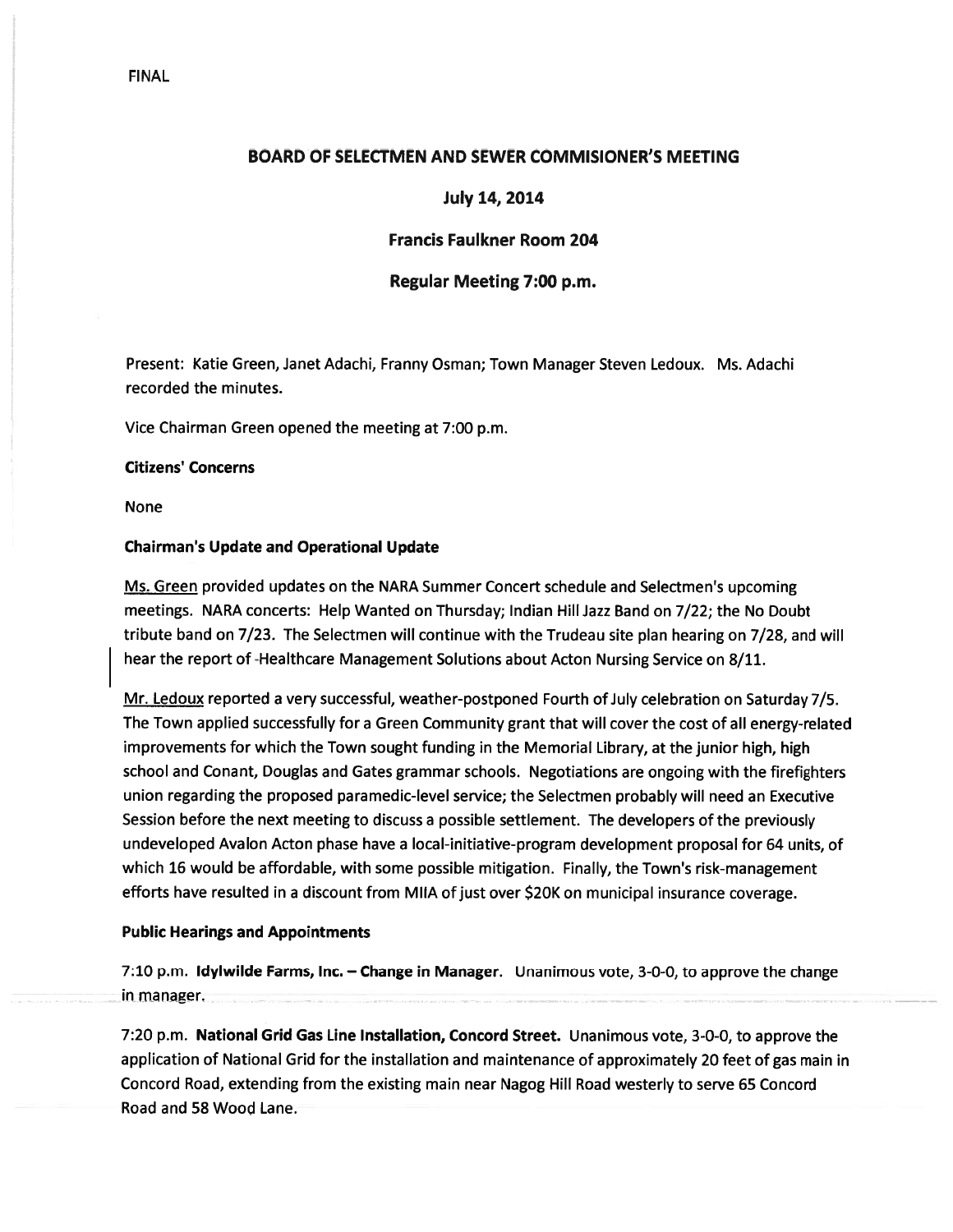FINAL

7:25 p.m. NSTAR Pole Location, School Street. Unanimous vote, 3-0-0, to approve and execute license agreements with the Massachusetts Bay Transportation Authority and NSTAR Electric Company, authorizing the installation, use and maintenance of two electric poles at the rear, southerly side of the Town parking lot located at 13 School Street.

7:30 p.m. Sewer Easement Relocation, <sup>400</sup> Massachusetts Ave. This authorization is <sup>a</sup> follow-up to Town Meeting approval. Unanimous vote, 3-0-0, to approve the proposed sewer easement relocation.

### Selectmen's Business

Discussion of FY 2015 Sewer Operation and Maintenance Rates. Finance Director Stephen Barrett proposed decreased rates for the coming year. The current estimated cost for <sup>a</sup> single-family residence is \$810 instead of \$842 (and compared to \$850) in FY14). The Sewer District, which now has been in place over 12 years, sends monthly bills. Based on the water readings from the Acton Water District, water consumption is flat; the sewer fees account only for water going into the sewer system, and not, for example, as happened recently, water leaking into the groun<sup>d</sup> from <sup>a</sup> water-pipe break. The change in units of measurement from gallons to cubic feet is for consistency with the Water District's use of cubic feet. Other towns are consistent in the units of measurement for water and sewer services, whether gallons or cubic feet. Unanimous vote, 3-0-0, to approve the proposed rates for FY15: residential at 12.15 cents/ft3; commercial at 17.27 cents/ft3.

Complete Streets Policy. Health Director Doug Halley and Chris Kuschel, <sup>a</sup> professional <sup>p</sup>lanner with the Metropolitan Area Planning Council, presented <sup>a</sup> propose<sup>d</sup> "Complete Streets" policy for the Selectmen's approval. Mr. Kuschel already has developed similar policies for Maynard and Littleton, using <sup>a</sup> gran<sup>t</sup> that MAPC received for that purpose.

The concep<sup>t</sup> originated in public-health concerns--the need to decrease smoking, improve eating habits, increase <sup>p</sup>hysical activity—that eventually spawne<sup>d</sup> the idea of "complete streets" that include crosswalks, bike lanes, accessibility, etc., are safe for all users and multiple modes of travel, and can spur economic development and further environmental protection. The same concep<sup>t</sup> in the MA Legislature formerly was known as "active streets." The policy is high-level and does not prescribe specific actions or mandate crosswalks and bike paths in every situation. The policy includes exceptions, such as for state highways not under the Town's control. The policy also includes <sup>a</sup> section for evaluating the effectiveness of the policy. Certified "complete streets" communities, which have policies in <sup>p</sup>lace and have set goals, would be eligible to apply for state grants. The MA Legislature included FY15 gran<sup>t</sup> funding in the transportation bond bill. MAPC is working to ge<sup>t</sup> the funds released.

Ms. Adachi said the policy is rather long and complicated, without necessarily explaining clearly the "complete streets" concept. She suggested that perhaps the slide presentation, which provided <sup>a</sup> very clear explanation, could be attached to and made <sup>a</sup> par<sup>t</sup> of the policy. She also asked for clarification of the final "Whereas" clause, which states that the policy might help to reduce "crashes." If the reference is to crashes involving motor vehicles, it should so specify, <sup>g</sup>iven that bicycle-on-bicycle crashes, etc. also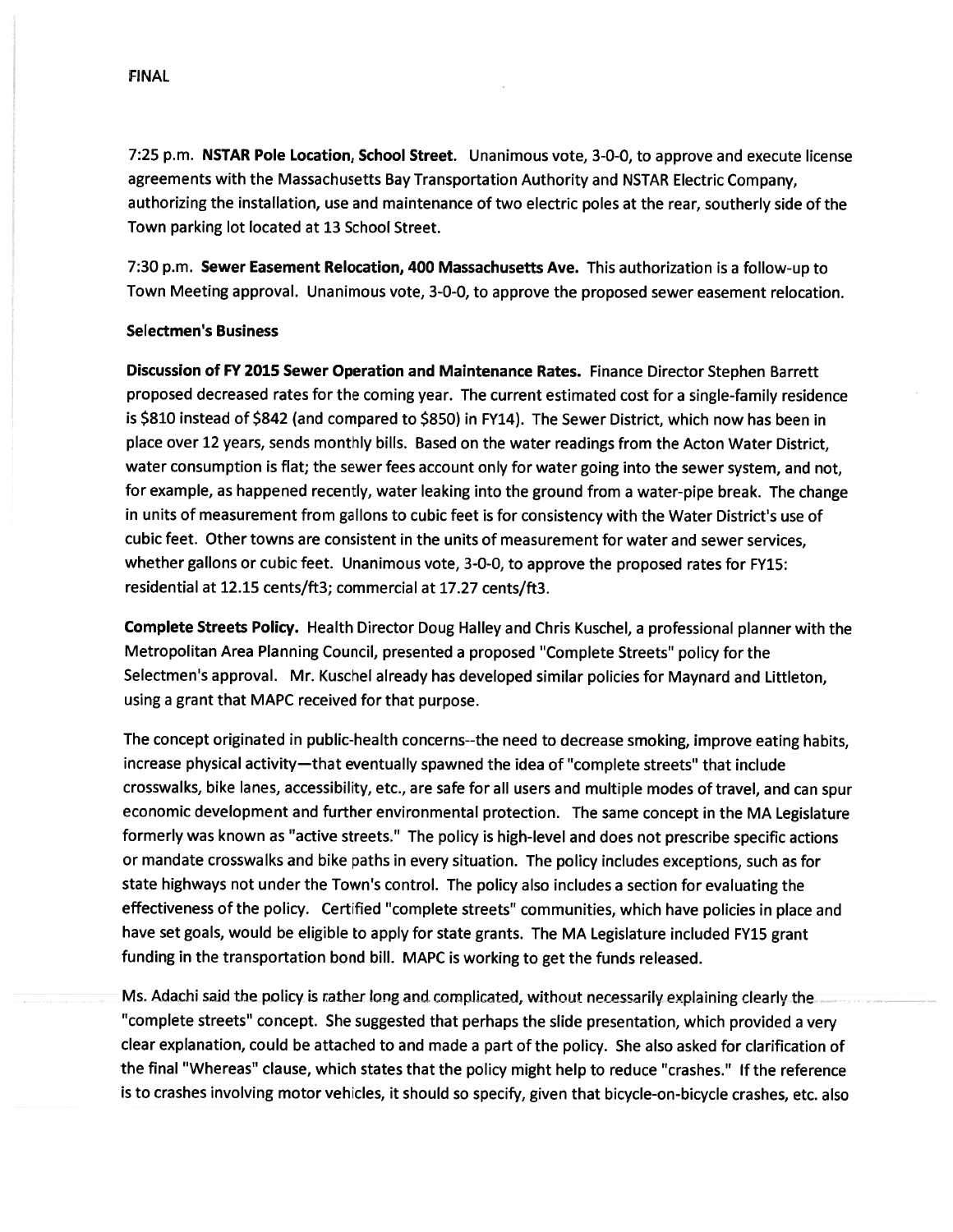are possible. She also wondered if there were supporting data for the idea that the policy might reduce crashes.

Ms. Osman said she would be interested in more metrics about the possible reduction of crashes.

Ms. Green said that bicycles already are on roads, so the addition of bicycle lanes will not make <sup>a</sup> difference, and marked lanes will help to make motorists more aware of bicyclists. She asked whether the MAPC had <sup>a</sup> model letter that the Selectmen might adapt and send to the Legislature about the grant-funding. Ms. Green recommended postponing the Board vote on the policy so that the two absent members, Chairman Gowing and Mr. Berry, will have an opportunity to hear and ask questions about the policy, which involves issues of grea<sup>t</sup> interest to both. Messrs. Halley and Kuschel said <sup>a</sup> postponed decision and second presentation would not be <sup>a</sup> problem.

Herman Kabakoff asked if the policy would be "mandatory." Messrs. Halley and Kuschel explained that the policy provides suggestions that are not mandatory. Mr. Kabakoff noted the absence in the presentation of any information about financial ramifications, and asked whether there had been any consideration of the financial impact. He suggested that <sup>a</sup> presentation to the Finance Committee might be appropriate. Ms. Green noted that Page <sup>4</sup> of the policy acknowledges the need for an assessment of financial costs.

Jim Snyder-Grant said he had been invited to provide feedback and was happy with the resulting policy. He said that Acton has narrow roads, sometimes with space only for the road and <sup>a</sup> sidewalk. He is <sup>g</sup>lad to see children riding their bicycles on the sidewalks. In implementing the policy, the Town might consider designing wider sidewalks that will accommodate bicyclists.

#### Selectmen's Reports

Ms. Green: Recreation Commission — has not met recently.

School Committee — Voted to continue with the Massachusetts Comprehensive Assessment System— MCAS-- testing rather than try the alternative standardized system that the Partnership for Assessment of Readiness for College and Careers—PARCC—has developed.

-Acton Boxborough United Way — Needs-Assessment Steering Committee.

#### Ms. Adachi:

-Minuteman Regional School member towns meeting, 7/24, at Weston Town Hall. She and Town Manager Steve Ledoux were present. Superintendent Ed Bourquillon present to answer questions. Proposed revised regional agreemen<sup>t</sup> does not have unanimous support. Member towns continue to confer about the issues facing the region.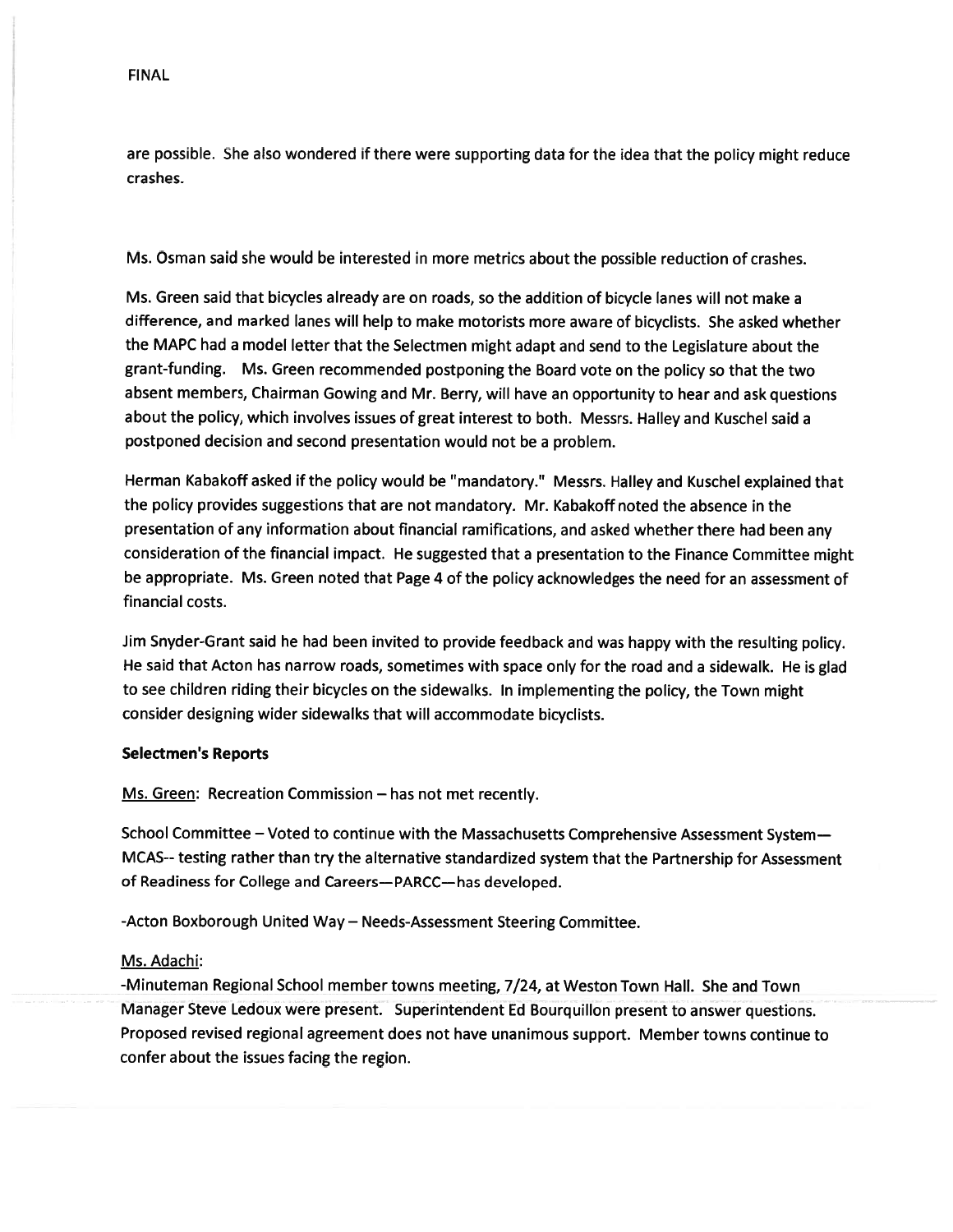Design Review Board, 7/2. Ms. Adachi's first meeting as liaison. DRB working on propose<sup>d</sup> changes to organizational charge that eventually will go to Selectmen for consideration. DRB also aware of the new site <sup>p</sup>lan proposa<sup>l</sup> for <sup>467</sup> Great Road, for which Ms. Osman is assigned Selectman. Selectmen agree<sup>d</sup> to formally invite DRB to review Great Road filing and submit comments for Selectmen to consider during site plan hearing.

Finance Committee, 6/24. Started with joint meeting with Selectmen about Nursing Service. After Selectmen adjourned, meeting continued with Finance Department presentation of municipal <sup>g</sup>lobal cash flow overview, meaning identification, explanation of various municipal funding accounts, including enterprise and revolving funds. Ms. Adachi is setting up meeting of Finance staff, Town Manager, Finance Committee chairman Steve Noone, and Ms. Adachi.

Water Resources Advisory Committee, 7/1, 7/9 — Continued work on slide presentation for Selectmen as well as other Town committees.

Other: Belle Choate remembrance reception, Thursday, 7/10, Powers Gallery, 5:00-7:00 p.m. Ms. Osman and Ms. Adachi attended. Ms. Choate's water colors and <sup>p</sup>hotography on display. Gallery packed with people having diverse connections to Ms. Choate: historical preservation, environmental, goo<sup>d</sup> government, Grange, etc. Graveside service at 1:00 p.m. apparently attended by over 100.

#### Ms. Osman

- Glenn Miller Orchestra performance at NARA last Friday — Well-attended.

- Commission on Disabilities - Held a productive retreat on the 11<sup>th</sup> that included a person leading teambuilding exercises.

#### Consent Agenda

Unanimous approval, 3-0-0, of all items excep<sup>t</sup> 8-9, 17.

Item 8: Selectmen Meeting Minutes of March 10, 2014 — Ms. Adachi held to note corrections not reflected in the meeting-packet version of minutes. Unanimous approval, 3-0-0, of minutes with Ms. Adachi's changes.

Item 9: Annual Goal Setting Meeting Minutes of June 30, 2014— Ms. Osman held to propose some punctuation and other changes in Short-Term Goal 3, pertaining to CrossTown Connect. She also explained for the benefit of the audience that suggestions not ending up among the top five short-term and long-term goals were not necessarily less important. Unanimous approval, 3-0-0, with punctuation changes.

Item 17: One Day Liquor License Middlesex Chamber of Commerce, NARA. Ms. Green held to note that the organizers expec<sup>t</sup> <sup>350</sup> attendees, and the Police Department want the organizers to confer with the Department about having at least one officer, possibly two officers, on site during the event.